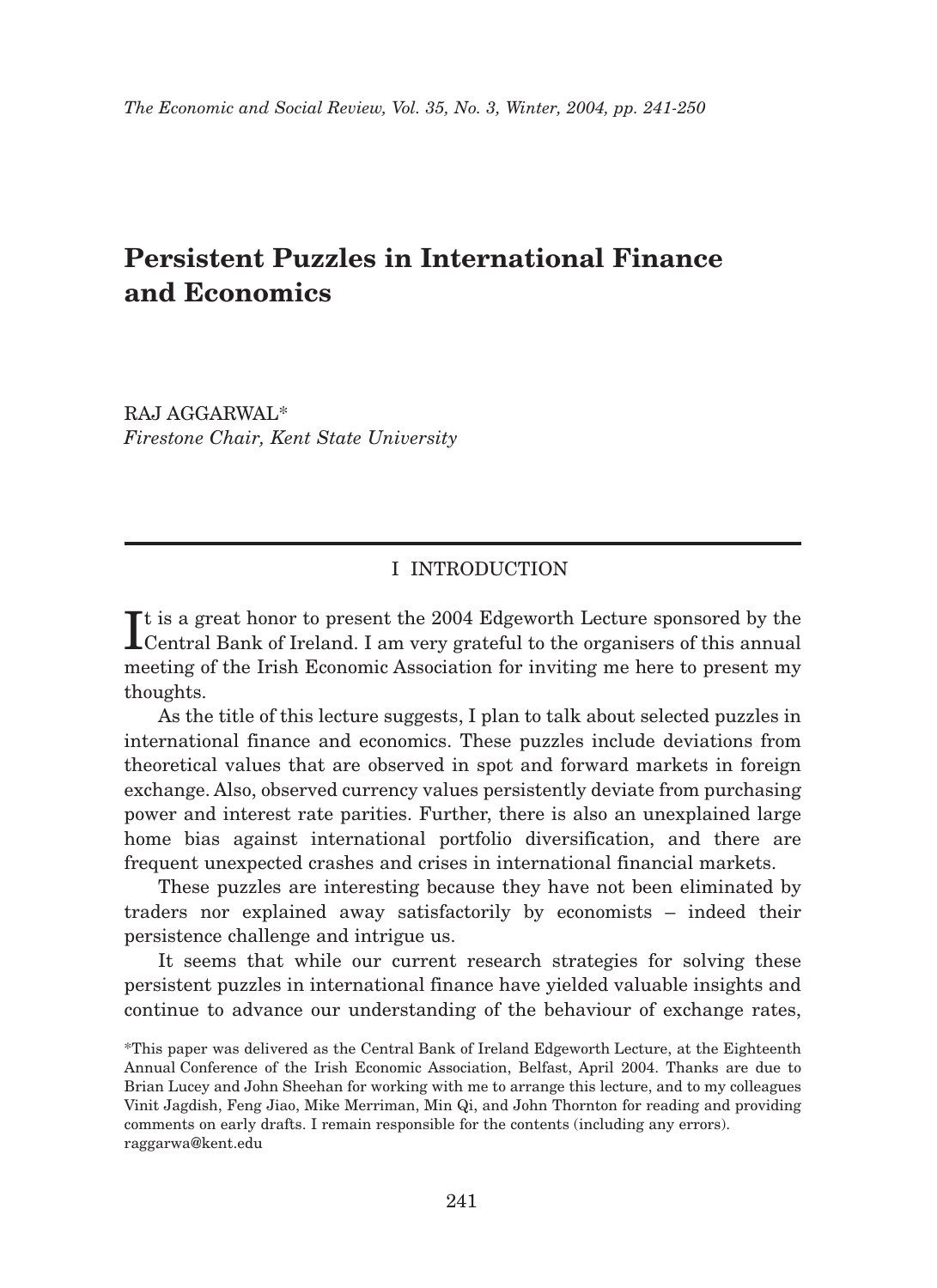these research strategies may be approaching at least a temporary period of diminishing returns. I would like to take this opportunity to suggest that a somewhat different research strategy, adapted from financial economics, has the potential of making faster progress towards understanding these persistent puzzles in international finance. In other words, can we learn anything from recent research in equity markets that may be useful in understanding currency values? Please indulge me a bit while I explore this possibility with you.

## II PERSISTENT PUZZLES IN INTERNATIONAL FINANCE

Why did I select these puzzles in international finance and economics?

First, candidly speaking, I am more comfortable discussing international financial issues than other topics in economics.

Second, the area of international finance is of growing importance even though it is quite old – indeed many of the instruments of modern international payments have been around for many centuries. While international trade is probably as old as human commerce, in recent decades the importance of international financial mechanisms has grown rapidly along with increasing trade and the advent of ever more powerful computers and telecommunication systems. Indeed, the markets for currencies have a wide range of instruments, are global, operate around the clock, and have trading volumes many multiples of trading volumes in the markets for equity or other assets.

However, in spite of their extraordinarily high liquidity and near completeness, currency markets are far from being as efficient or rational as our models expect them to be. Let me just give a few examples.

Purchasing power parity is an elegant concept that, in theory, seems to make perfect sense. After all, what could be more rational than the expectation that exchange rates should reflect differential inflation rates or that similar goods should cost the same in different markets. Not only are there major deviations from these simple principles, but these deviations seem to persist for long periods. Further, if there is reversion to the mean, it seems to be very slow (e.g., Rogoff, 1996; Taylor, 2003).

Similarly, our rational economic models expect that comparable investments denominated in different currencies should provide the same rate of return. In other words, interest rate parity leads us to expect that any differences in nominal interest rates should be offset by exchange rate changes to result in net returns that are comparable across currencies. However, while forward rates often reflect such interest rate differences reasonably closely,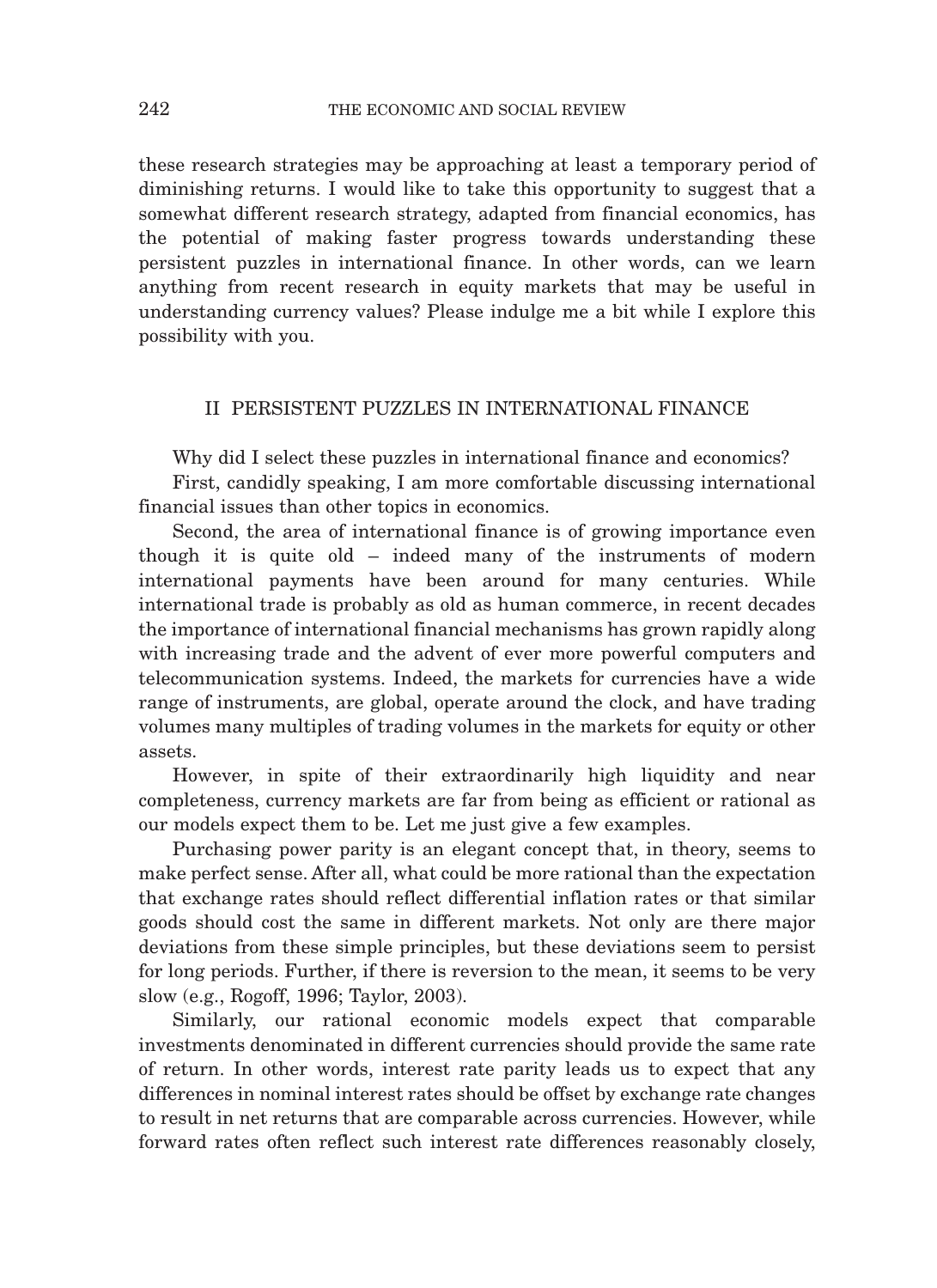forward rates are very poor estimates of future exchange rates and have been found to be persistently and predictably biased. Thus, such anomalies in currency values can provide many opportunities for trading profit (Cavaglia *et al.*, 1994; Froot and Thaler, 1990; Isaac and Mel, 2001). Indeed, these anomalous deviations of currency prices from theoretically correct levels puzzlingly persist even though many currency traders have known about them and regularly generate profits based on these deviations (e.g., Kritzman, 1993 and Perold and Schulman, 1988).

Another puzzle involves the persistent home bias in international portfolio investment. Investors do not diversify enough internationally. The great degree to which investors favour their home country has not yet been explained satisfactorily by our profession (e.g., Baxter and Jermann, 1997; Lewis, 1999; Uppal, 2001). Finally, there seems to be persistent excess volatility in international financial markets and we seem to be constantly surprised by the many periodic crises in financial and currency markets (e.g., Neal and Weidenmeir, 2002; Kaminsky *et al.*, 1998).

There are other examples. But, I think it is clear that many of our basic assumptions and theories in international finance, while certainly elegant and rational, do not stand up too well to empirical examination. While this makes for an uncomfortable situation that is quite distressing to many in our profession, it makes international finance a challenging and interesting field for study. These anomalies are especially important since these basic foreign exchange theories are the foundations for many other theories in international economics and finance.

While we continue to make incremental progress in explaining these and other puzzles using ever newer and more powerful econometric techniques and research designs, we are nowhere close to solving these puzzles. Indeed, sometimes it seems as if our efforts mimic the Herculean Ptolemaic attempts to explain the movements of the stars and planets in the sky without giving up the notion that all heavenly bodies revolve around the earth. Are we international economists also sticking too long to an outdated paradigm? In order to arrive at an answer, let us examine the foundations of our belief in efficient markets – the basis of our elegant theories of exchange rate determination.

# III DOMINANT ASSUMPTIONS OF THE EFFICIENT MARKETS PARADIGM

Our dominant assumptions underlying the paradigms explaining financial and economic market behaviour seem to rest on three major pillars.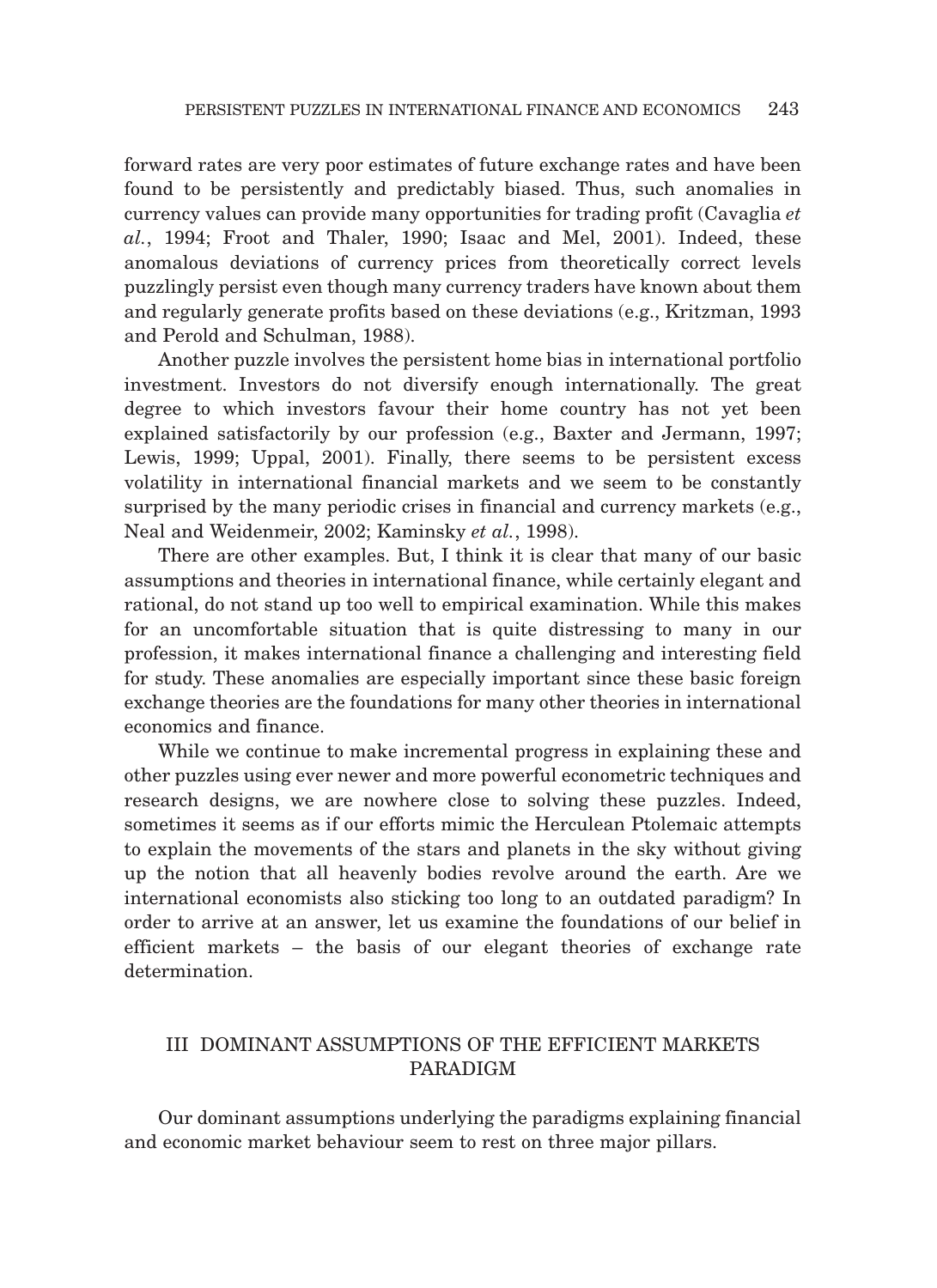- (1) Trading costs and frictions are negligible.
- (2) Arbitrage and negative feedbacks in market mechanisms lead to equilibrium; and
- (3) Market participants behave rationally.

While each of these assumptions may be reasonable in many situations, it seems more likely that all three assumptions often cannot and do not hold completely. Indeed, it is likely that a deviation from any of one of these assumptions may reinforce other deviations so that the compounded effect may be large deviations from our elegant efficient market theories (Ackerlof and Yellen, 1985). In fact, there are good reasons to suspect that the deviations from our assumptions are not only significant in most situations, but also matter a great deal in practice.

Indeed, recent work in financial markets and asset pricing has begun both to acknowledge the impact of significant deviations from these assumptions which underlie efficient markets and to utilise the impact of these deviations in explaining anomalous behaviour of the prices of equities and other assets. In fact, there are now a number of books that summarise this new literature on asset pricing which emphasise less than efficient markets (e.g., Lo and MacKinlay, 1999; Shleifer, 2000). Surprisingly, the literature on currency markets and foreign exchange reflects such developments only very sparsely.

It is likely that currency markets share limitations similar to those faced by markets for equities and other assets. It is possible that some of the persistent puzzles in international finance and economics mentioned earlier can be explained at least partially if we accept that currency values are determined in markets that are less than perfectly efficient. What are some of the more important characteristics of recent research on equity prices in less than perfectly efficient markets?

### IV DEVIATIONS FROM EFFICIENT EQUITY MARKETS

A number of deviations from efficient markets have been documented in equity markets. For example, there are many calendar (temporal) regularities in returns, and equity returns have also been found to depend on size, market to book ratio, and other firm characteristics (e.g., Fama, 1991). Returns are not normally distributed with significant asymmetry in returns and extreme values of returns more common than expected (Aggarwal and Aggarwal, 1993; Christy-David and Chaudhry, 2001). Also, winners sell too early and losers hold on too long and there is documented herding behaviour among investors and analysts (e.g., Shefrin and Statman, 1985; Avery and Zemesky, 1998;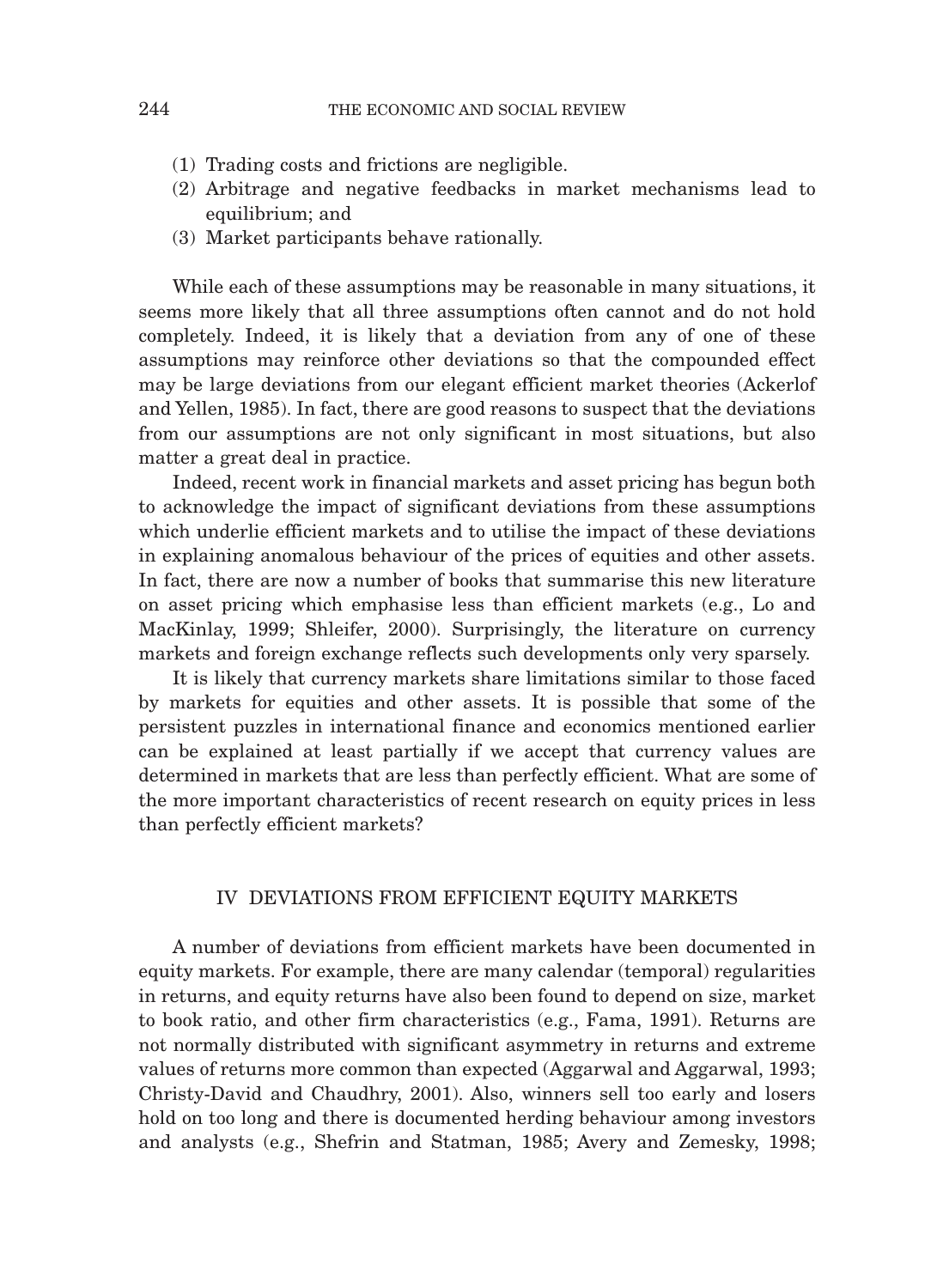Odean, 1998). Clearly, equity markets are less than perfectly efficient. A number of reasons for these deviations from efficiency have been investigated and documented.

First, trading costs and frictions are not negligible. The largest trading cost seems to be information costs – costs of acquiring and analysing information necessary for assessing the risks and returns (value) of a traded asset. Risk and uncertainty may be particularly difficult to assess and expectations may often be very fragile. There is much information asymmetry and many incentives for not sharing valuable information (e.g., Ackerlof, 1970).

One very important aspect of trading frictions is that arbitrage, a function vital for market efficiency, is demonstrably limited in practice by the need and cost of capital and information, and limited risk appetite (e.g., Shleifer and Vishny, 1997; Abreu and Brunnermeier, 2002; Mitchell *et al.*, 2002). Another important aspect of trading frictions is that bankruptcy costs are non-trivial (e.g., Branch, 2002; Claessens *et al.*, 2003). Since the risk of ruin is non-zero in practice, unlike the situation in efficient and perfect markets, unsystematic and idiosyncratic risks are priced. Also, as Edgeworth would have no doubt recognised, taxes and accounting treatment may differ according to the type and timing of transactions creating other frictions.

Second, market equilibrium needs negative feedbacks between demand and price. In practice, partially due to costly information, there are often significant deviations from market equilibrium with path dependence in prices due to the many types of positive feedback trading (e.g., Arthur, 1996; Aggarwal, 1996; Cohen and Shin, 2002; DeLong *et al.*, 1990). One aspect of a positive feedback effect, that is particularly important as a deviation from market efficiency, is herding behaviour among traders, fund managers, and analysts (e.g., Avery and Zemesky, 1998; Chang *et al.*, 2000; Kim and Pantzalis, 2003).

Third, unlike the efficient market assumption of rational behaviour by economic agents, it has been demonstrated that in practice there are systematic deviations from rationality among market participants with systematic effects on asset prices. There are a number of reasons for these deviations from rationality, deviations that lead to lack of rationality in forecasts and significant market inefficiencies (e.g., Aggarwal *et al.*, 1995; Conlisk, 1996; Hirshleifer, 2001).

Instead of the theoretical assumption of perfect rationality and complete information, in practice investors make investment decisions under uncertainty and risk, limited by bounded rationality, and with systematic behavioural and psychological biases (Arrow, 1982; Daniel *et al.*, 2002). Examples of systematic behavioural biases in investor decisions include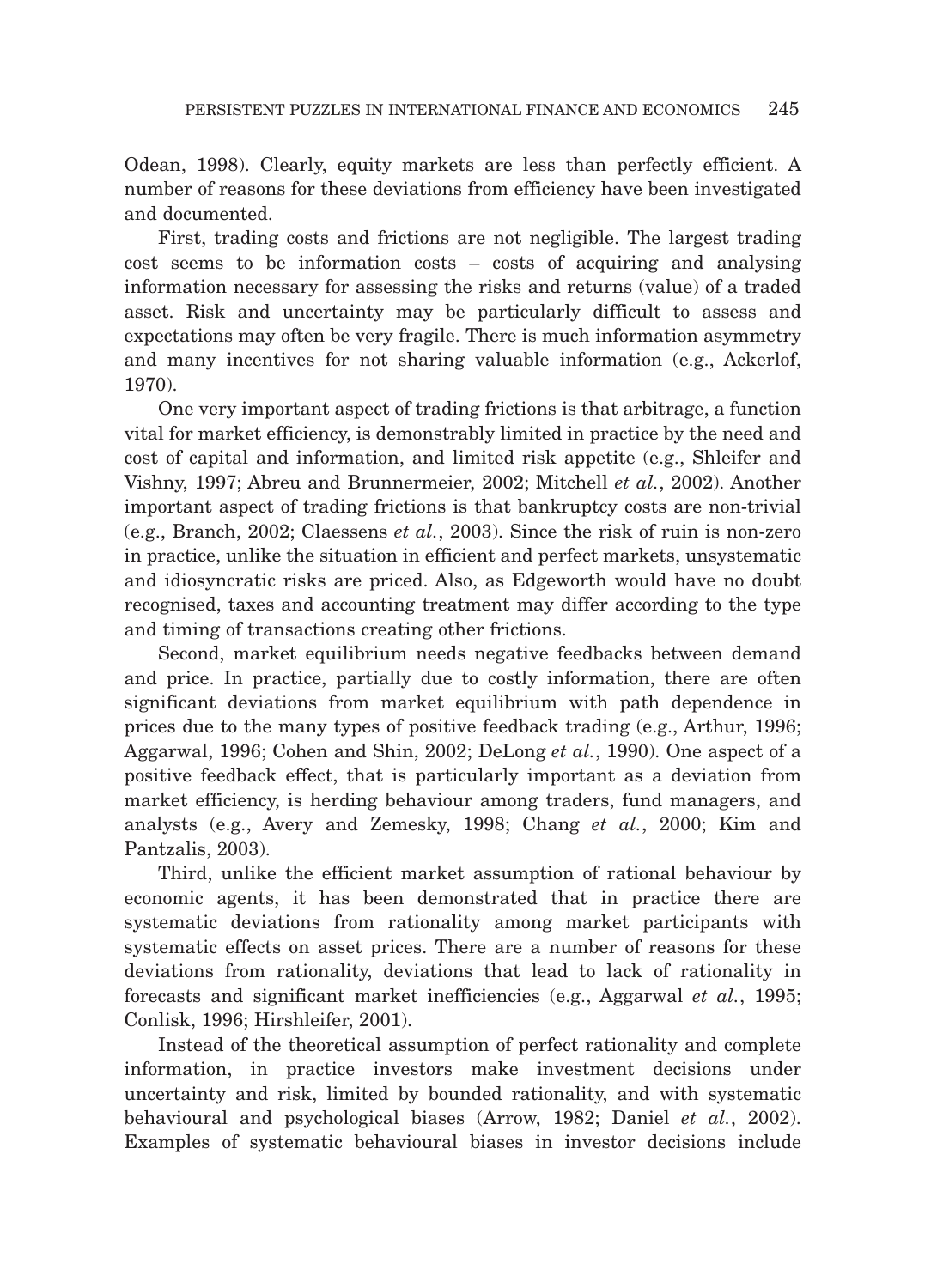framing, mental accounting, a history of past losses or gains, round number prices, and other non-rational behaviour (Tversky and Kahneman, 1986; Machina, 1987; Rabin and Thaler, 2001; DeCuester *et al.*, 1998). Research in the psychology of decision-making has documented the systematic nature of these biases. Further, financial research has documented that these systematic non-rational influences on investor behaviour lead to significant deviations from efficient market prices.

As this very brief review of recent equity markets research indicates, the three important assumptions about efficient markets listed earlier are all violated systematically and significantly in practice. The literature on pricing in the equity markets has been systematically assessing the impact of these violations and relating them to deviations from efficient market prices.

While economics provides the intellectual roots, perhaps due to the richness of the data in financial markets, equity market research has made great strides in understanding the determinants of asset prices – advances that may now provide useful insights in other areas of economics. Even though floating exchange rate regimes are becoming very popular and currency values are increasingly determined in competitive markets, research on currency values does not seem to reflect a focus on market mechanisms and does not build adequately on the insights developed in the study of the markets for equities and other financial assets.

## V CONCLUSIONS

It is contended here that it would be useful to treat currency values as prices in less than perfectly efficient markets. While this is starting to happen, this process is still in its infancy and there is much opportunity (e.g., Lyons, 2001). By drawing from the work on equity markets, research on currency prices is likely to contribute towards new insights regarding the puzzles in international finance noted earlier – puzzles that seem to have persisted in spite of profitable trading activity and our attempts to develop satisfactory explanations.

Of course, in making such attempts, it may be useful to account for any additional influences associated with cross-border transactions including appropriate international differences in legal, social, cultural, and institutional structures (e.g., Granovetter, 1985; Eun and Janakiramanan, 1986; LaPorta *et al.*, 1998; Foester and Karolyi, 1999; DeSoto, 2000; Khanna and Palepu, 2000). In addition, currency markets are often influenced by national governments that are unlikely to exhibit profit maximising behaviour when intervening in currency markets (e.g., Sarno and Taylor, 2002). Cross-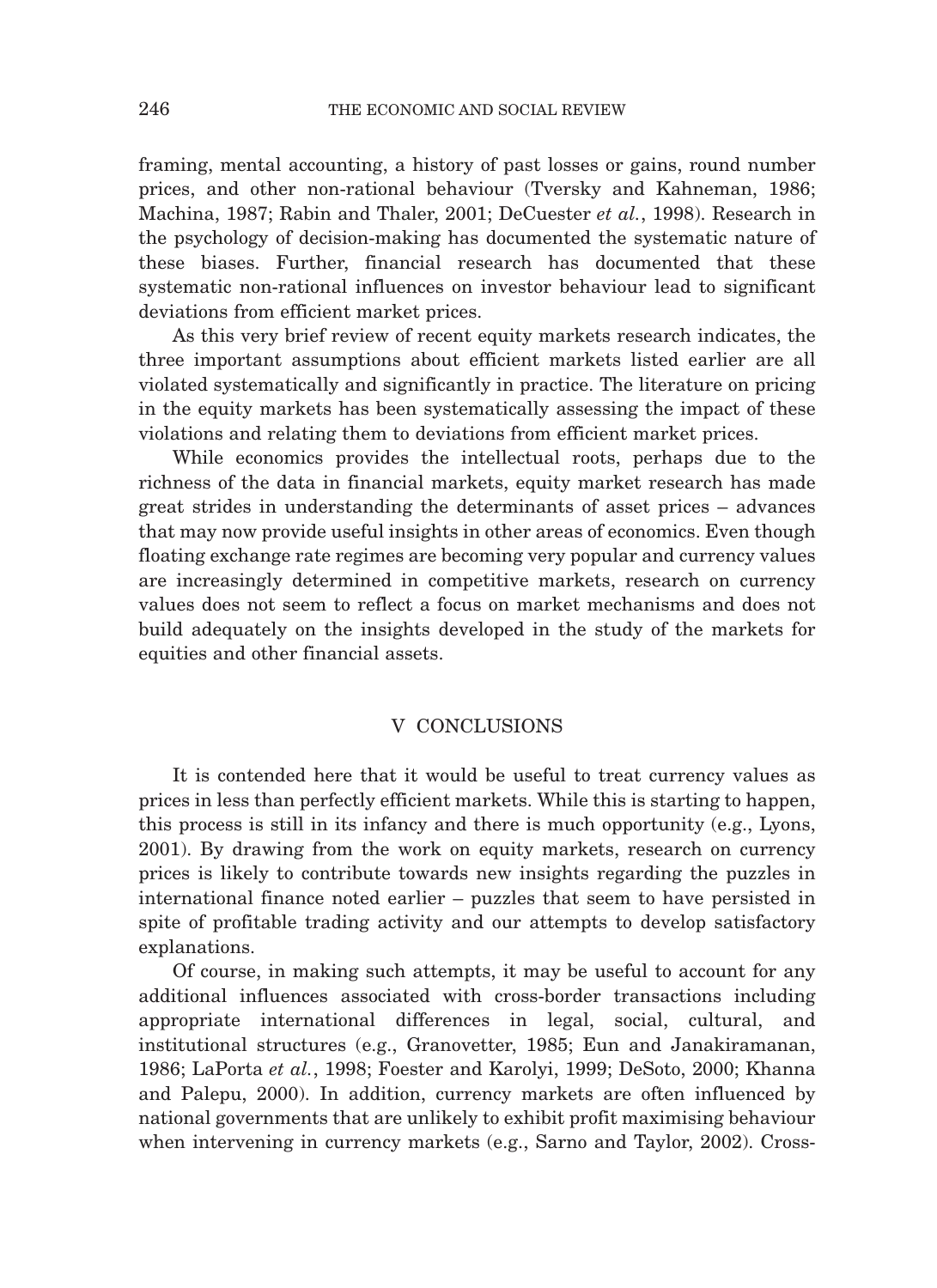border inefficiencies can indeed be large – Mancur Olson, a noted sociologist turned economist, titled one of his papers, "Big Bills Left on the Sidewalk" (Olson, 1996).

It seems that when it concerns currency prices, there is much opportunity for commercial and intellectual profit.

### REFERENCES

- ABREU, DILIP and MARKUS K. BRUNNERMEIER, 2002. "Synchronisation risk and delayed arbitrage", *Journal of Financial Economics,* Vol. 66, Nos. 2-3, November/December, pp. 341-360.
- ACKERLOF, GEORGE A., 1970. "The Market for Lemons: Quality Uncertainty and the Market Mechanism", *Quarterly Journal of Economics*, Vol. 84, No. 3, August, pp. 488-500.
- ACKERLOF, GEORGE A. and JANET L. YELLEN, 1985. "Can Small Deviation from Rationality Make Significant Differences to Economic Equilibria?", *American Economic Review*, Vol. 75, No. 4, September, pp. 708-719
- AGGARWAL, RAJ, 1999. "Nature of the Asian Economic Crises: Role of Positive Feedback Cycles", *Journal of World Business*, Vol. 34, No. 4, Fall, pp. 392-408.
- AGGARWAL, RAJ, SUNIL MOHANTY and FRANK SONG, 1995. "Are Survey Forecasts of Macroeconomic Variables Rational?", *Journal of Business*, Vol. 68, No. 1, January, pp. 99-119.
- AGGARWAL, RAJ and REENA AGGARWAL, 1993. "Security Return Distributions and Market Structure: Evidence from the NYSE/AMEX and the NASDAQ", *Journal of Financial Research*, Vol. 16, No. 3, Fall, pp. 209-220.
- AGGARWAL, RAJ and P. SUNDARARAGHAVAN, 1987. "Efficiency of the Silver Futures Market: An Empirical Study Using Daily Data.", *Journal of Banking and Finance*, Vol. 11, No. 1, March, pp. 49-64.
- ARROW, KENNETH J., 1982. "Risk Perception in Psychology and Economics", *Economic Inquiry*, Vol. 20, January, No. 1, pp. 1-9.
- ARTHUR, W. BRIAN, 1996. "Increasing Returns and the New World of Business", *Harvard Business Review,* Vol. 74, No. 4, July-August, pp. 100-109.
- AVERY, CHRISTOPHER and PETER ZEMESKY, 1998. "Multidimensional Uncertainty and Herd Behaviour in Financial Markets", *American Economic Review,* Vol. 88, No. 4, September, pp. 724-748.
- BARBERIS, NICHOLAS and MING HUANG, 2001. "Mental Accounting, Loss Aversion and Individual Stock Returns", *Journal of Finance*, Vol. 56, No. 4, August, pp. 1247-1295.
- BAXTER, MARIANNE and URBAN J. JERMANN, 1997. "The International Diversification Puzzle is Worse Than You Think", *American Economic Review*, Vol. 87, No. 1, March, pp. 170-180.
- BRANCH, BEN, 2002. "The Cost of Bankruptcy: A Review", *International Review of Financial Analysis,* Vol*.* 11, No. 1, pp. 39-57.
- CAVAGLIA, STEFANO M. F. G., WILLEM F. S. VERSCHOOR and CHRISTIAN C. P. WOLFF, 1994. "On the Biasedness of Forward Foreign Exchange Rates: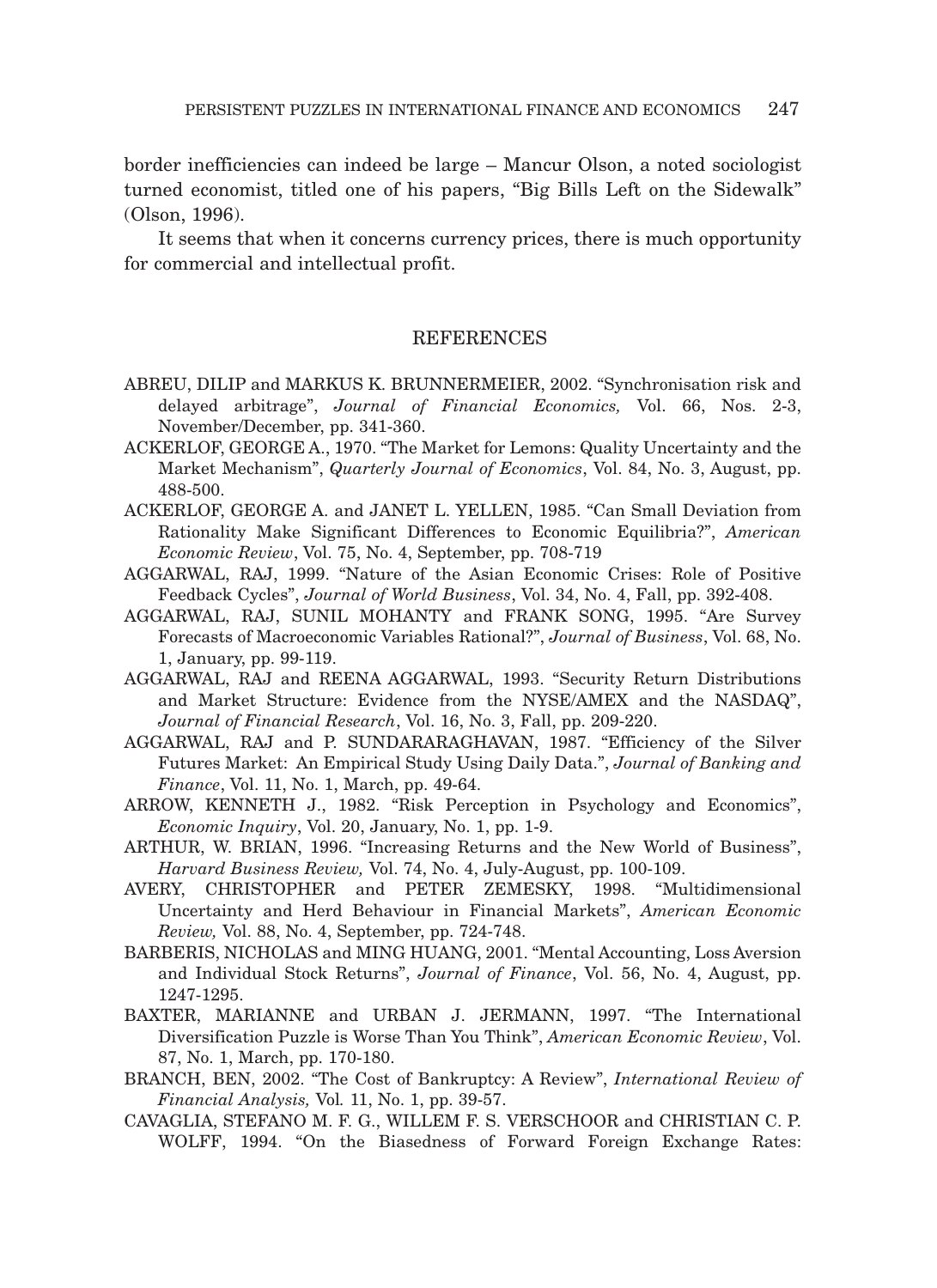Irrationality or Risk Premia?", *Journal of Business*, Vol. 67, No. 3, July, pp.321- 343.

- CHANG, ERIC C., JOSEPH W. CHENG and AJAY KHORANA. 2000, "An Examination of Herd Behaviour in Equity Markets: An International Perspective", *Journal of Banking and Finance*, Vol. 24, No. 10, October, pp. 1651-1679.
- CHRISTY-DAVID, ROHAN and MULESH CHAUDHRY, 2001. "Coskewness and Cokurtosis in Futures Markets", *Journal of Empirical Finance*, Vol. 8, No. 1, March, pp. 55-81.
- CLAESSENS, STIJN, SIMEON DJANKOV and LEORA KLAPPER, 2003. "Resolution of Corporate Distress in East Asia,", *Journal of Empirical Finance*, Vol. 10, Nos. 1-2, February, pp. 199–216.
- COHEN, BENJAMIN H. and HYUN SONG SHIN, 2002. "Positive Feedback Trading in the US Treasury Market", *Bank of International Settlement Quarterly Review,* June.
- CONLISK, JOHN, 1996. "Why Bounded Rationality?", *Journal of Economic Literature,* Vol. 34, No. 2, June, pp. 669-700.
- DANIEL, KENT, DAVID HIRSHLEIFER and SIEW HONG TEOH, 2002. "Investor Psychology in Capital Markets: Evidence and Policy Implications", *Journal of Monetary Economics,* Vol. 49, No. 1, January, pp. 139-209.
- DE SOTO, HERNANDO, 2000. *The Mystery of Capital: Why Capitalism Triumphs in the West and Fails Everywhere Else,* New York: Basic Books.
- DECEUSTER, MARC J. K., GEERT DHAENE and TOM SCHATTERMAN, 1998. "On the Hypothesis of Psychological Barriers in Stock Markets and Benford's Law", *Journal of Empirical Finance*, Vol. 5, No. 3, pp. 263-279.
- DELONG, J. BRADFORD and REI SHLEIFER, LAWRENCE H. SUMMERS and ROBERT J. WALDMANN, 1990. "Positive Feedback Investment Strategies and Destabilising Rational Speculation", *Journal of Finance* 45 No. 2, June, pp.379- 395.
- ERRUNZA, VIHANG R. and DARIUS P. MILLER, 2000. "Market Segmentation and the Cost of Capital in International Equity Markets", *Journal of Financial and Quantitative Analysis,* Vol. 35, No. 4, December, pp. 577-600.
- EUN, CHEOL S. and S. JANAKIRAMANAN, 1986. "A Model of International Asset Pricing with a Constraint on the Foreign Equity Ownership", *Journal of Finance,* Vol. 41, No. 4, September, pp. 897-913.
- FAMA, EUGENE F., 1991. "Efficient Capital Markets II", *Journal of Finance,* Vol. 46, No. 4, December, pp. 1575-1617.
- FLETCHER, DONNA J. and LARRY W. TAYLOR, 1994. "A Non-parametric Analysis of Covered Interest Parity in Long-date Capital Markets", *Journal of International Money and Finance*, Vol. 13, No. 4, August, pp. 459-475
- FOERSTER STEPHEN and G. ANDREW KAROLYI, 1999. "The Effects of Market Segmentation and Investor Recognition on Assets Prices: Evidence from Foreign Stock Listing in the US", *Journal of Finance*, Vol. 54, No. 3, June, pp. 981-1014.
- FROOT, KENNETH A. and RICHARD H. THALER, 1990. "Anomalies: Foreign Exchange", *Journal of Economic Perspectives*, Vol. 4, No. 3, Summer, pp. 179-192
- GRANOVETTER, MARK, 1985, "Economic Action and Social Structure: The Problem of Embeddedness", *American Journal of Sociology*, Vol. 91, No. 3, November, pp. 481-510
- HIRSHLEIFER, DAVID, 2001. "Investor Psychology and Asset Pricing", *Journal of*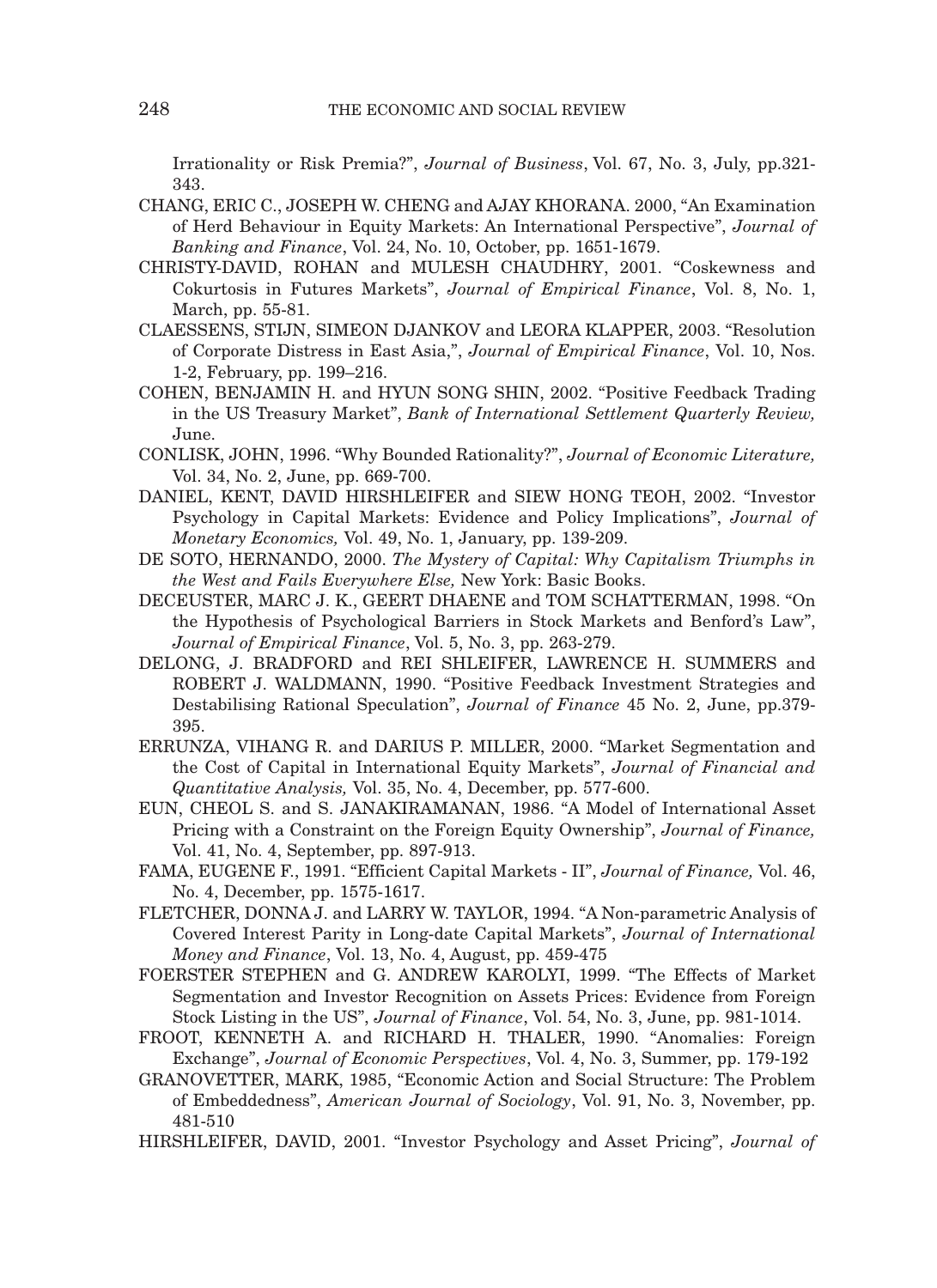*Finance*, Vol. 56 No. 4, August, pp. 1533-1597.

- ISSAAC, ALAN and SURESH DE MEL, 2001. "The Real-Interest-Differential Model after 20 Years", *Journal of International Money and Finance*, Vol. 20, No. 4, August, pp. 473-495.
- KAMINSKY, GRACIELA, SAUL LIZONDO and CARMEN REINHART, 1998. "Leading Indicators of Currency Crises", *IMF Staff Papers*, Vol. 45 No. 1, March, pp. 1-48.
- KHANNA, TARUN and KRISHNA PALEPU, 2000. "Is Group Affiliation Profitable in Emerging Markets?: An Analysis of Diversified Indian Groups", *Journal of Finance*, Vol. 55, No. 2, April, pp. 867-891.
- KIM, CHANSOG FRANCIS and CHRISTOS PANTZALIS, 2003. "Global/Industrial Diversification and Analyst Herding", *Financial Analysts Journal*, Vol. 59, No. 2, March/April, pp. 69–79.
- KRITZMAN, MARK, 1993. "Optimal Currency Hedging Policy with Biased Forward Rates", *Journal of Portfolio Management*, Vol. 19, No. 4, Summer, pp. 94-101.
- LA PORTA, RAFAEL, FLORENCIO LOPEZ-DE-SILANES ANDREI SHLEIFER and ROBERT VISHNY, 1998. "Law and Finance", *Journal of Political Economy*, Vol. 106, No. 6, December, pp. 1113-1155.
- LEWIS, KAREN, 1999. "Trying to Explain the Home Bias in Equities and Consumption", *Journal of Economic Literature*, Vol. 37, No. 2, March, pp. 571-608.
- LO, ANDREW W. and A. CRAIG MACKINLAY, 1999. *A Non-Random Walk Down Wall Street*, Princeton, NJ: Princeton University Press.
- LYONS, RICHARD K., 2001. *The Microstructure Approach to Exchange Rates*, Cambridge, Mass: MIT Press.
- MACHINA, MARK J., 1987. "Choices Under Uncertainty: Problems Solved and Unsolved", *Journal of Economic Perspectives*, Vol. 1, No. 1, Summer, pp. 121-154.
- MITCHELL, MARK, TODD PULVINO and ERIK STAFFORD, 2002. "Limited Arbitrage in Equity Markets", *Journal of Finance*, Vol. 57, No. 2, April, pp. 551- 584.
- NEAL, LARRY and MARC WEIDENMEIR, 2002. "Crises in the Global Economy from Tulips to Today: Contagion and Consequences", NBER Working Paper No. 9147.
- ODEAN, TERRANCE, 1998. "Are Investors Reluctant to Realize Their Losses?", *Journal of Finance*, Vol. 54, No. 5, October, pp. 1775-1798.
- OLSON, MANCUR, JR., 1996. "Big Bills Left on the Sidewalk: Why Some Nations are Rich and Others are Not", *Journal of Economic Perspectives,* Vol. 10, No. 2, Spring, pp. 3-24.
- OSTERBERG, WILLIAM P., 2000. "New Results on the Rationality of Survey Measures of Exchange-Rate Expectations", FRB Cleveland *Economic Review*, Vol. 36, No. 1, pp. 14-21.
- PEROLD, ANDRE F. and EVAN SCHULMAN, 1988. "The Free Lunch in Currency Hedging: Implications for Investment Policy and Performance Standards", *Financial Analysis Journal*, Vol. 44, No. 3, May/June, pp. 45-50.
- RABIN, MATTHEW and RICHARD H. THALER, 2001. "Anomalies: Risk Aversion", *Journal of Economic Perspectives*, Vol. 15, No.1, Winter, pp. 219-232.
- ROGOFF, KENNETH, 1996. "The Purchasing Power Parity Puzzle", *Journal of Economic Literature*, Vol. 34, No. 2, June, pp. 647-668.
- SARNO, LUCIO and MARK TAYLOR, 2001, "Official Intervention in the Foreign Exchange Market: Is It Effective and, If So, How Does It Work?", *Journal of*